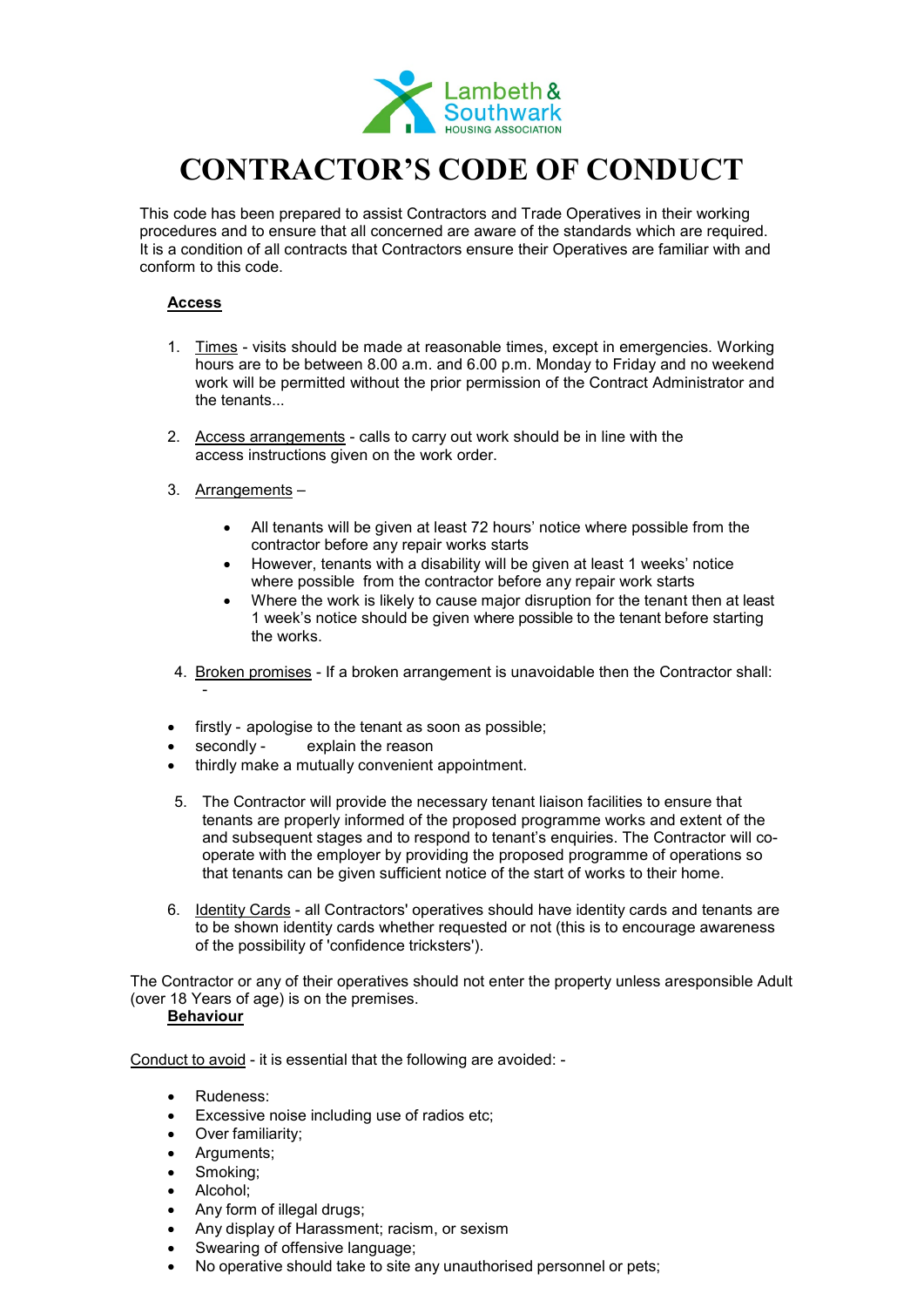

7. The Contractor should to advise the tenant to move/ arrange to move furniture and or personal items, where necessary prior to attending to carry out works.

Home Standards - for a variety of reasons people's home standards vary. It is vital that the quality of workmanship remains high, irrespective of the general state of the property.

- 8. Use of the Property unless the tenant gives instructions to the, permissionshould be sought when is required to come onto the property (including the garden). Remember your place of work is the resident's home, not a building site and that you need to behave accordingly.
- 9. Draughts The Contractor must ensure that all doors and windows (door to block and tenant's property) are not left open during works and is properly secured at all times at the end of the working day.
- 10. The resident's kitchen and W.C. facilities are only to be used with the resident'spermission.
- 11. Any Anti Social Behaviour towards the contractor must be reported to the Contract Administrator by filling out a Copy of Lambeth & Southwark's Anti-Social Behaviour formwhich can be obtained from the Contract Administrator's Appointed Representative.

#### **Residents' Effects**

- 12. Protection of furniture etc. Tenant's furniture and carpets should be protected by dust sheets or if the works dictate to allow for air tight dust screens to protect areas ofthe existing buildings during the works. Trades Operatives are not expected to move items of furniture and carpets or floor coverings but when access arrangements are made with the resident, the Contractor shall inform the resident about which items need to be moved for the work to be carried out and if the resident is unable to move the items requested then the Contractor shall inform the resident that they will move them carefully, but cannot be held responsible for any damage unless caused through neglect or un-willful behaviour because they are not furniture removers or carpet layers. If breakable valuable items are present the resident should be requested to move them to a safe place.
- 13. Gardens; Damage to Plants, Trees, Paths etc. should be avoided as far as possible.If some damage is inevitable this should be discussed and agreed with the resident before work begins and reinstated to their original condition.
- 14. Materials any equipment or materials should not be left in a hazardous or inconvenient position within the property, and agreement should be reached with theresident on the placing of such items. No Burning of any Materials or Debris on sites/gardens is allowed.
- 15. Old Materials, Rubbish this should be cleared on a daily basis.
- 16. Tools The Trade Operatives are expected to use their own equipment and provide the facilities for electricity and water supply however if circumstances don't allow thenan agreement should be reached with the resident regarding electricity or Water usedfor the duration of the works.
- 17. All tools where appropriate should be used with dust collecting facilities if possible.
- 18. Safety if a hazard is created by the work, then the Contractor must ensure that adequate warning is given. Obviously particular attention needs to be given to young children and the elderly.